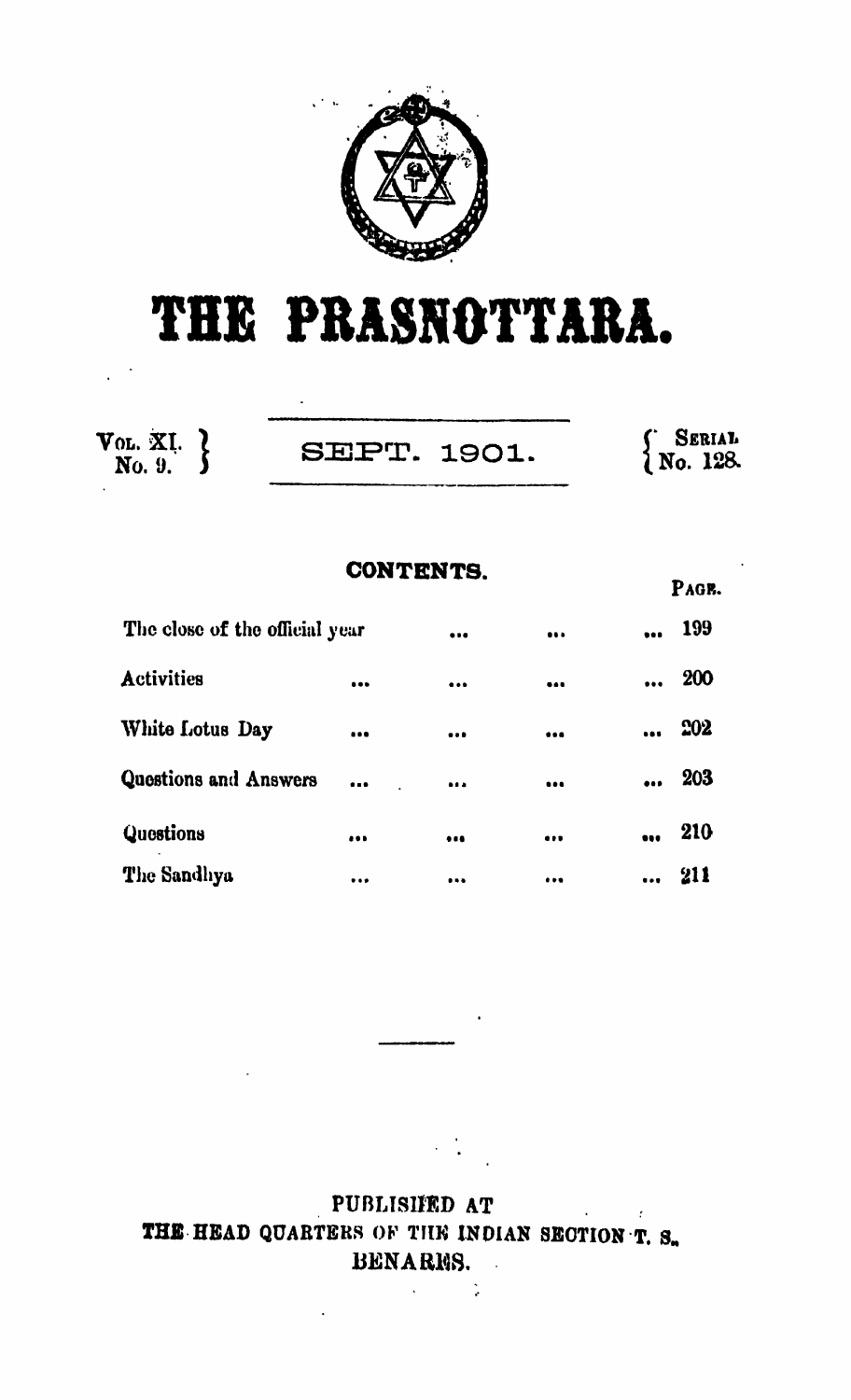[ ii 1

PRASNOTTARA, THE GAZETTE OF THE INDIAN SECTION of the THEOSO-PHIOAL SOCIETY, containing notices of the movements of Theosophy in **India and the workings of the Indian Section, is published at Benares, India, on or before the 15th of every month. Two-thirds of it is devoted to religions and philosophical subjects explained in the light of Theosophy** and to Questions and Answers for the elucidation of the intricacies of reli**gions customs and manners of the Hindus &c. A new volume begins with the January number.**

*Subscriptions* **for non •members of the Theosophical Society in advance :—** Yearly, Indian, Rs. 3. Foreign, 4 s. or  $\hat{\mathbf{s}}$  1. Single copies, Annas 4. **4 d. or 12 c. each.**

*Members* **of the Section paying their full annual dues will each got a copy free, in the case of a member attached to a Branch through its Secretary and in the case of one not attached to any branch, direct from the General Secretary. Each member is entitled to a copy from the month of the ismic of diploma to him.**

*B ack numbers* **:—when available are supplied to both members and nonmembers at annas 4, 4d or 12 c. each.**

*Communications* **:—All communications should he addressed to the Editor, Balm Upcndranath Basil, Jt. (ienl. Secy., Indian See., T. S., Benares or the Sub Editor Balm Pliana Krishna Bisvas Asstt. Secy. Indian Sec. T. S.**

*Contributions* :—All matters for the Prasnottara including Answers to **Questions, should** be in hand on the 20th of the previous month to ensure **their appearance in the next issue.** They should be written on one side of **the paper only. When necessary, communications will bo condensed by the Editors.**

**The Theosophical Society is not responsible for any statements contained herein.** For answers bearing no initials the Editors are personally liable.

**Non-delivery**:—Members and subscribers are requested to intimate to **us within a month of its issue if it has not reached them, so that we may** enquire about it and send a duplicate copy, if necessary, before the number **is exhausted.**

*Circulation* **:— It has a monthly circulation of over 3000 copies in most parts of the world.**

Advertisement :—We intend in future to advertise notices of Books **published on religious, philosophical and Theosophical subjects.**

| For a page per month |              |          |  |  | Rs. 5 0 0 $\begin{bmatrix} 1 & 1 & 1 \\ 0 & 1 & 1 \\ 0 & 0 & 0 \\ 0 & 0 & 0 \\ 0 & 0 & 0 \end{bmatrix}$ |
|----------------------|--------------|----------|--|--|---------------------------------------------------------------------------------------------------------|
| " a page             | <br>$\cdots$ |          |  |  |                                                                                                         |
| $, 1$ a page         | <br>         | $\cdots$ |  |  |                                                                                                         |

**RATES FOR ADVERTISEMENT.**

**The minimum charge for advertisement is Rupee one only. For ternia of advertisements for a longer period, communicato with tho Assistant** Secretary, **T. S. Benares.**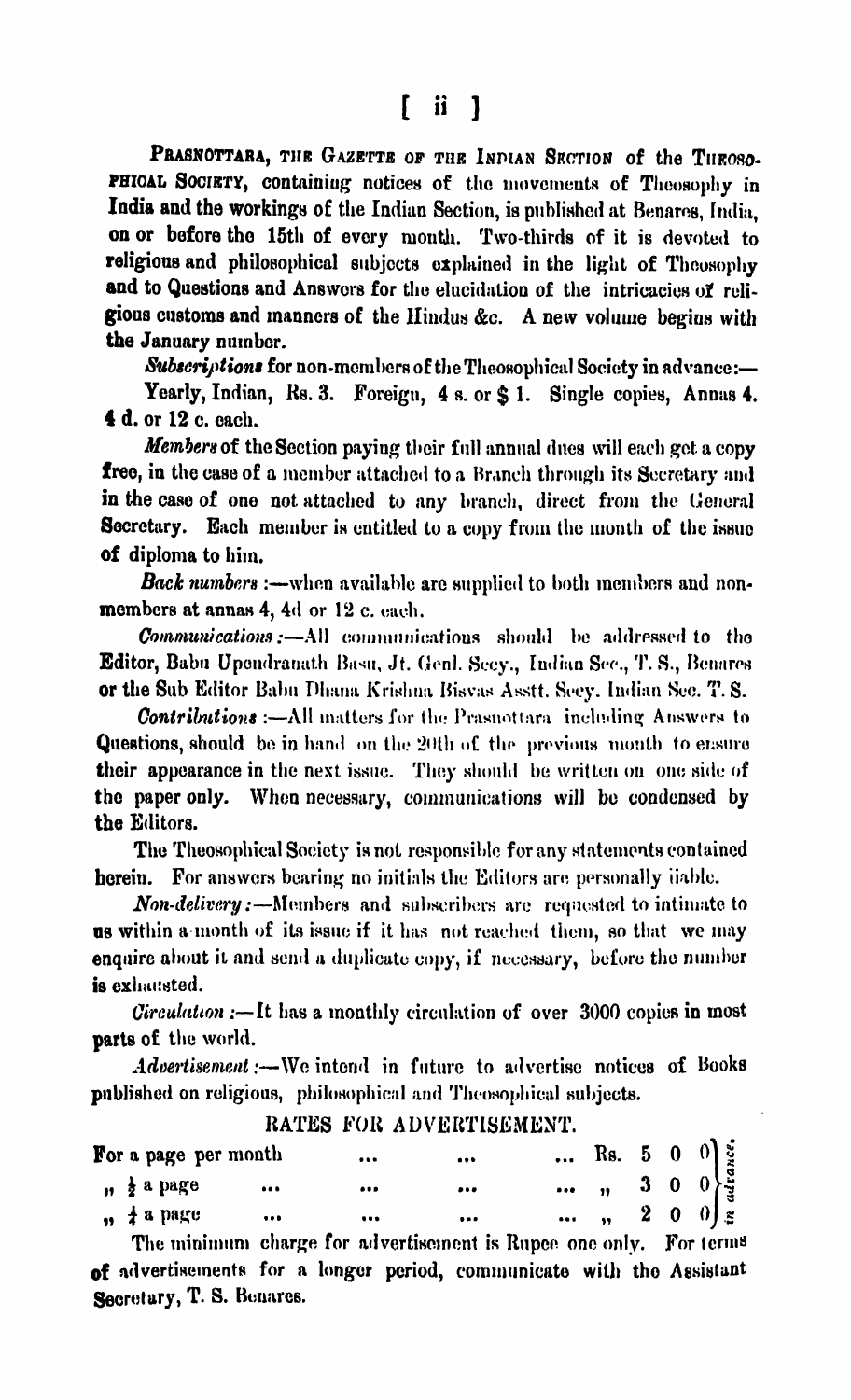

# **THE PRASNOTTARA.**

# *'no. 91.'* **}** *BENARES: SEPTEMBER, 1901.* **{** *N o ? 128.*

#### THE CLOSE OF THE OFFICIAL YEAR.

The official year of the Section closes with the month of September, Secretaries of Branches, who have not as yet paid their Annual dues or sent. any notes of Activities are requested to send them soon. From the materials to hand wo shall have to prepare our annual report.

### ANNUAL DUES.

Secretaries of Branches and unattached members are requested to send their arrears of annual dues.

#### NEW BRANCHES.

Wc are glad to note the formation of the following Branches.

| BRANCHES.                                                          | DATE OF<br>CHARTER. | OFFICRRS.                           |                        |
|--------------------------------------------------------------------|---------------------|-------------------------------------|------------------------|
| Mangalore (by Bro. O. V.                                           | $13-8-01.$          | J. W. Boys, Esq.                    | President.             |
| Nanjunder Aiyar).                                                  |                     | M. Seshagiri Prabhu,                |                        |
|                                                                    |                     | Esq., B. A. Vice-President.         |                        |
|                                                                    |                     | M. Upendra Poi, Esq. Secretary.     |                        |
|                                                                    |                     | II. Srinivasa Row, Esq. Asst.-Secy. |                        |
|                                                                    |                     |                                     | & Treasurer.           |
| Saidapet (by Bro. D. B. 21-8-'01. D. B. Venkata Subba              |                     |                                     |                        |
| Venkata Subba Row).                                                |                     |                                     | Row, Esq. President.   |
|                                                                    |                     | M. Bhasica Charlu, Esq. Secretary.  |                        |
| Amalapuram (by Bro. K. 21-8-'01. C. Vira Chadrayya Esq. President. |                     |                                     | & Treasurer.           |
| Narayan Swami).                                                    |                     | P. V. S. Gopalam, Esq. Secretary.   |                        |
|                                                                    |                     |                                     | <b>&amp; Treasurer</b> |
| Ferozepur (by Bro. Rai B. 24-8-'01.                                |                     | L. Manoharlal Mukhtar               | President.             |
| K. Lahiri).                                                        |                     | L. Sohanlal Mukhtar                 | Secretary.             |
|                                                                    |                     | L. Phulchand Banker                 | Treasurer.             |
|                                                                    |                     | J. E. Shroff, Esq.                  | Librarian.             |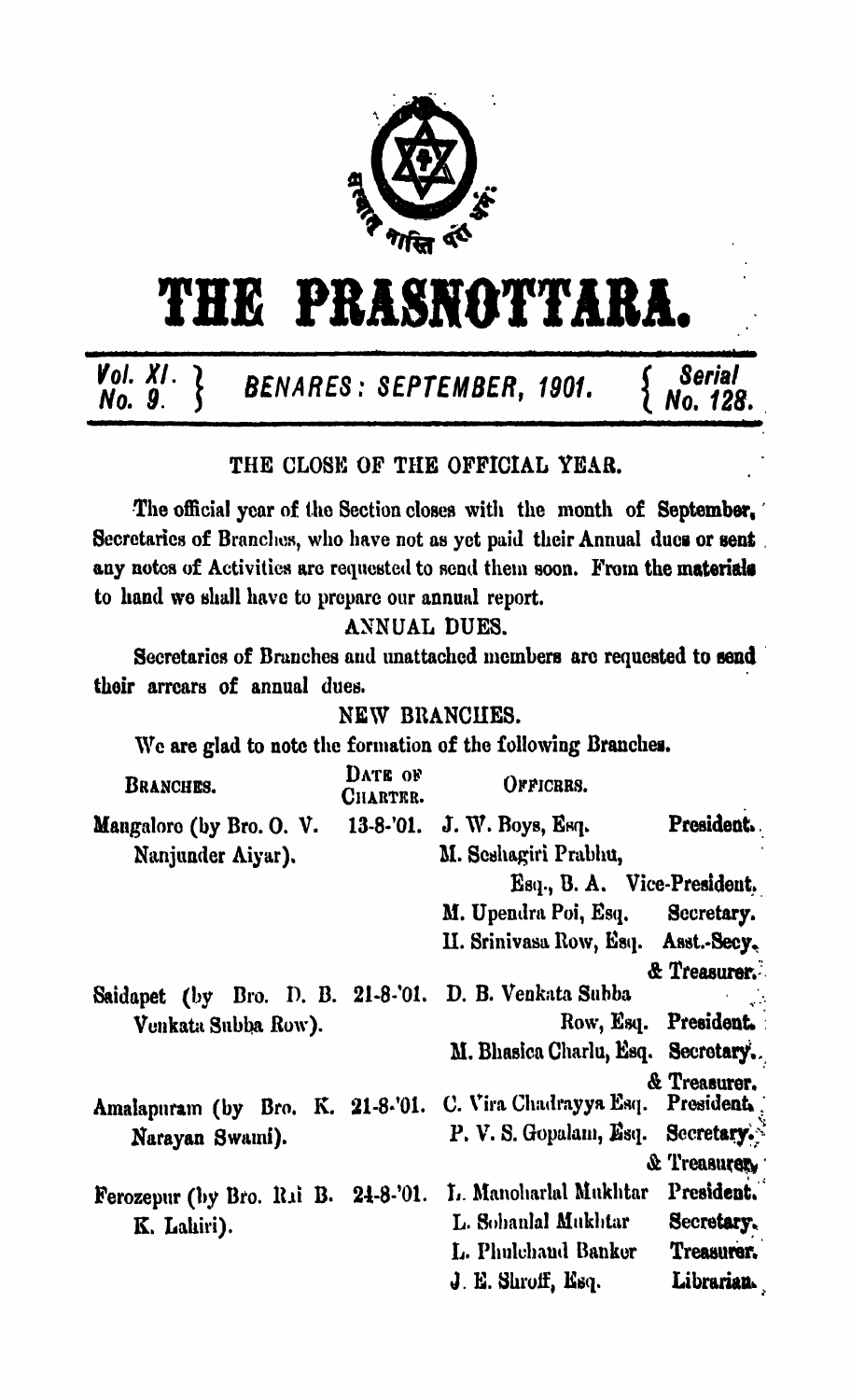#### **NEW MEMBERS.**

The number of members who joined the T. S. in August 1901 is 31.

#### **LOSS OF MEMBERS.**

By death.—1Three.

#### OBITUARY.

**We are sorry to noto the following deaths :—**

- **1. T. Ethirajulu Naidu of Markapur.**
- **2. T. Madduloti Clietty of Markapur.**
- **3. A. Srinivasa Iyengor of Krishnagiri.**

#### • \*

We acknowledge with thanks the recent of the following journals in **exchange.**

The Brahmavadin, and The Light of the East for May, June, and July, The Light of Truth, and The Temple of Health and Psychic Review for June and July, The Theosophy in Australasia, Theosophischer Wegweiser, **The Arya, Le Lotus Bleu, and The Kayastha Sumachar for July, Tho Thcosophie Messenger, The N. Z. Theosophieal Muzaginc, and The Tlioosoliu for July and August, The Theosophist, and The Theosophic Gleaner for Aflgust, The Dawn for August and September, The Malm Bodhi and the United Buddhist World for September, and The Pantlia for Jaistha and Asharh.**

 $-30$ 

#### ACTIVITIES.

**C h& ppa Meeting held on the 17th April, 4 present. Gita read and explained and some religious discourse held.**

**M o tih a r i -Annual report, Strength 25. President X. C. Clmtterjei,** Secretary, Treasurer and Librarian Nandalal Bhattacharya, Assistant-Secre**tary Bauku Behary Banerjie. Balance at hand on 31st March Ks. 25 3-1». Arrangements have been made to pay to the C. II. College Hs. 00 yearly. Meetings held 45, members meet at the house of the President every Wednesday to read the Hindu Sustrus. Bead the Bliagbat, the Mahahharat, and a** back volume of the Prasnottara. There had been occasional songs and San**kirtans, periodicals available-■■ -The Tlieosophist, and Pantlia, Valian Branch inspection nil. Poor people to the number of 300 were, fed on the occasions** of Jannastomi and Dolejatra. A committee for helping the C. H. College **has been i'c rmed There are 102 volumes in the Library.**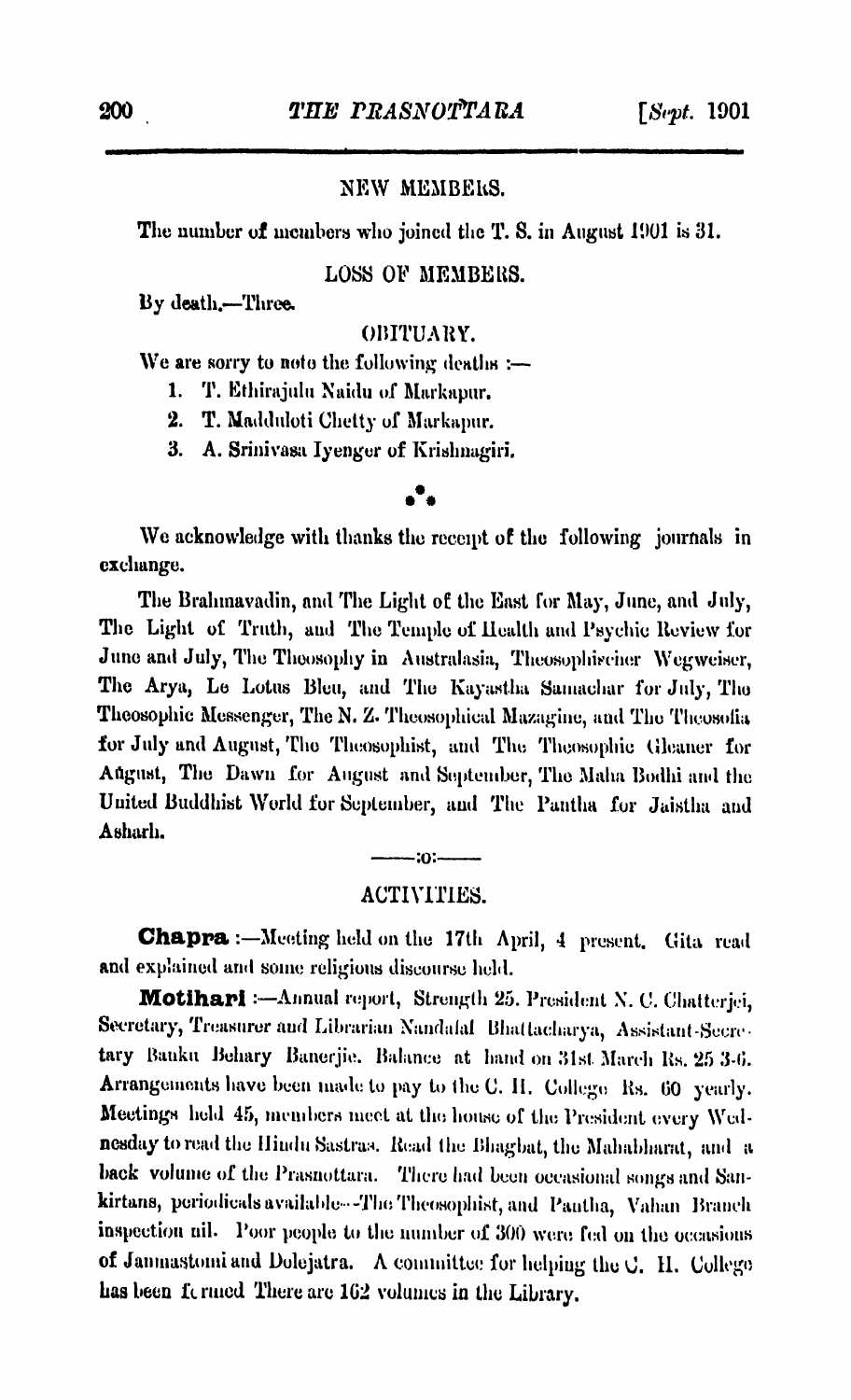**Rangoon \*•—Report of. tho Anniversary meeting. It was celebrated** with great eclat, on the 23rd and 24th March 1901. There were three public meetings in which lectures on "Morality," " Evil " and on " Theosophy and Brotherhood" were delivered. The attendance in the meetings **exceeded 100. There was also a breakfast party in which nil tlio members joined merrily. The annual report has lieen printed in book form.**

**Pepiyakulam :—Owing to hot weather. The Branch work was formally closed.**

**Erode From 1st June Avatar is being studied every Sunday. Members «and sympathisers meet to study and discuss. Tho strength is 16.**

**Guntakul :—It is proposed that members should meet at nights of Wednesdays and Fridays for the study of manuals and on Sundays between 2 and 4 p. m. for the study of Mrs. Annie Besant's convention lectures R&mayun and Mahahh&nt.**

**Calcutta:** -- In April 4 meetings, attandance 21, spent in charity **Its. 142, studied Ancient wisdom. Two lectures on I)asa Malta Yidya, fiy Bro. Bash Bchary Mukerji. C. II. College donation paid Rs. 2.**

DoS—**May, mootings, 4 ordinary, 1 special, attendance 23, spent in charity Rs. 5. Lectures 2, on " Sandhya" by Balm Ilari Charan Roy. Studied " thought power its control ami culture" from the Theosophist by** A. G. Watson, C. H. College donation Rs. 2. Election of office bearers.

**Hyderabad (Sindh):—Meetings are regularly held. On Sundays the Gita, on Wednesday and Saturday nights, "the Rath of Discipleship studied." A room has been rented for study and keeping tho opened** Library. There has been are a Book Depot.

**Do.** (**Deccan**):—Bi-weekly meeting held on Friday mornings and **Sunday evenings. Bonks being studied are "The Science of Emotion" and 11 Tho Astral Plane." Since the 11th. Public lectures are delivered every Sunday mornings by Bro. Jehangir Sorabji. The average attendance is between 60 and 70. Interest in T. S. subjects, is keenly felt.**

**Masylipatam:** --IIalf yearly report ending 30th June 1901, meet**ings not properly held (when the Secretary was away in Madras). Paucha**dasi Chapters 3, 4, 5 were read and explained. Bro. T. Sheshachala Row of Bezwada Vasishtha Branch delivered three lectures on "Science," "Reli**gion" and " Duty and llliakti" on the 9th, 10th, 11th respectively but owing to the summer vacation the attendance was very poor.**

**Anantapur:**—On the occasion of the transfer of Bro. P. Veeranna **Naidu Asstl. Surgeon and President of the Branch, clothes w'tc distributed to the poor of the town in iccognitiou of the services rendered by him to tho Branch.**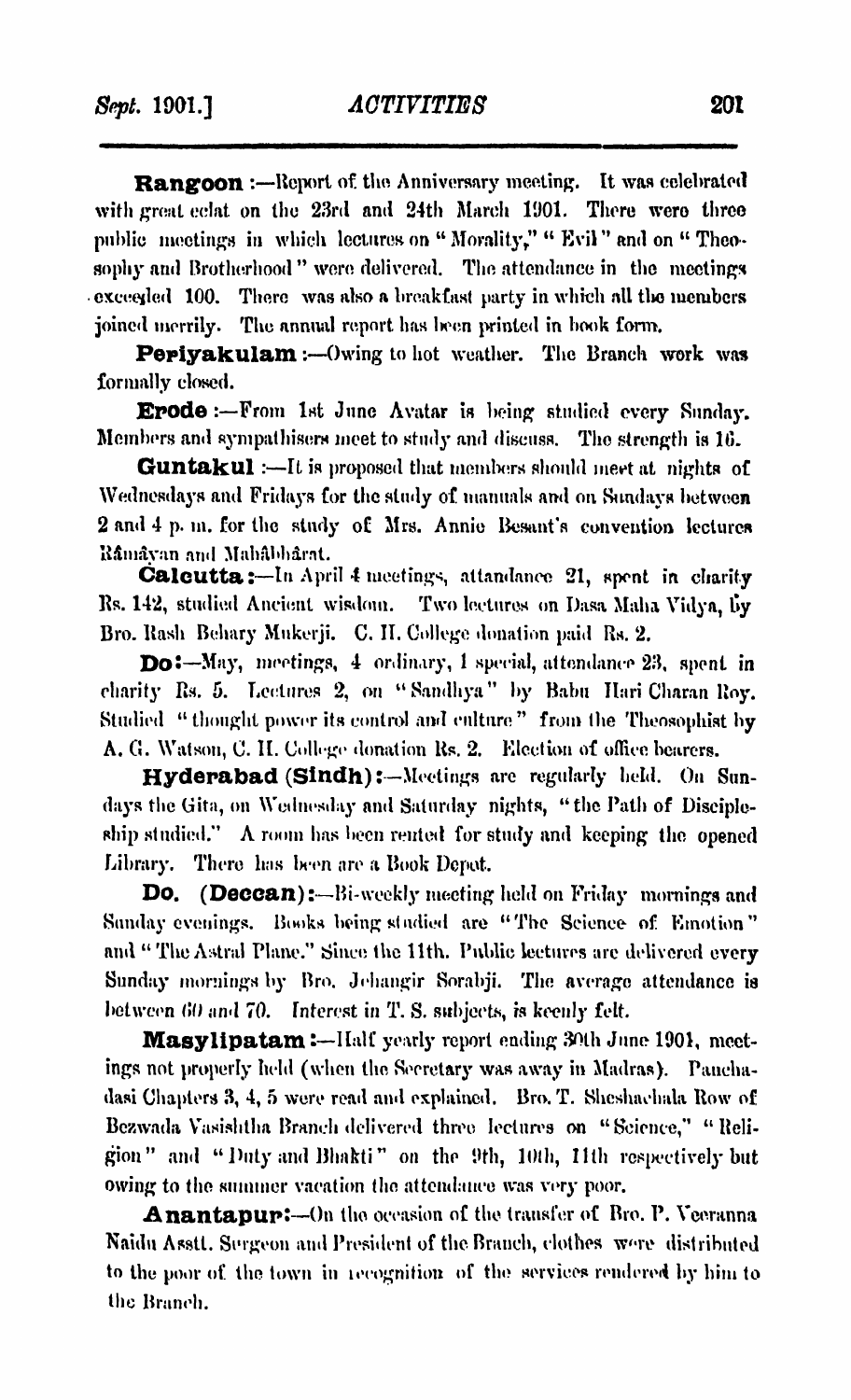**Sompet:—Report» for May and June. Meeting» held 5, average attendance 4. Gita is being read explained by Pandits Bhallamoodi and** Ramamoorti Sastri Garu. The thin attendance is due to Summer va**cation.**

**Jullundhur: —Nine monthly report from 15th October to 15tl# July, Sunday meetings regularly held. The White Lotus Day celebrated, llai B. K. Lahiii visited the Branch and delivered two lectures on "Puja" and " Karina." The lectures were very interesting and much admired by the** public. Supplied the " History of the Branch from 1893 to 1901" shewing **steady progress and great activity.**

**Karachi:** -- Reports for July--two public lectures on "Kamaloka" and "the 2nd object of the T. S." were delivered by Bros. D. Vishram and **C. E. Anklesarai respectively, there were four sittings for the study of " In the Outer Court" which was explained by Bro. Parsliatain Amarso. Two meetings for the Lotus circle in which lectures on " Obedience to Parents" and " Obedience to Guru" were delivered by Bro. D. Yishrain and sympathiser Mr. Dwarka Nath Karmi respectively, average attendance of members and sympathisers, at the lecture 18, in the class 11, in the Lotus circles 7. In the training class lectures were delivered on " In Defence of Theosophy" " Materialism undermined by sceience" and the First Object of T. S. by Bro. D. Rastamji Jam walla, Klmb Chand Mewarain and Sarayan Jagjiwan respectively.**

#### **WHITE LOTUS DAY.**

**Dhapampur:—The Gita, read, rice and clothes were ¿ivun to the poor.**

**Aligarh:**—The W. L. Day was celebrated after making Pooja of **Sim Radha Krishna, the Bhagvat Gita was recited and alms distributed to the poor.**

**Tinnevelly:—The W. L. Day was celebrated by the reading of X. chapter of the Gita and a portion of the Light of Asia. The meeting consisted of members and sympathisers.**

**Bangalore:—The White Loins Day was celebrated.**

**Coimbatore •—w. L. Day celebrated by reading extracts from the Light of Asia and the XII chapter of the Gita, about 5000 people were fed.**

**Jullundhur:**—W. L. Day was celebrated by distributing food to **the poor, some hymns were sung, portions of the Gita were read and explained, the life and work of II. P. B. was explained.**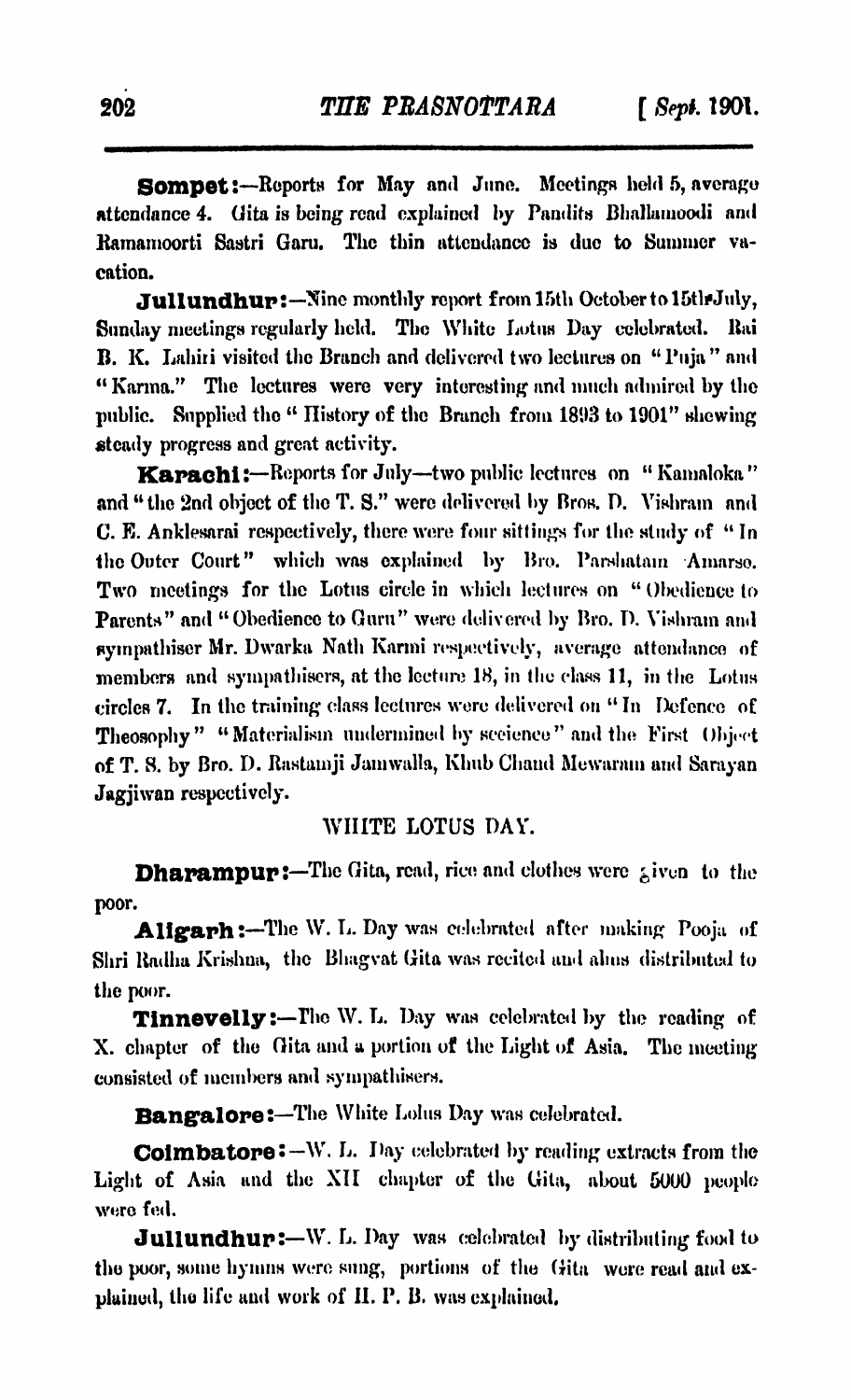#### **QUESTIONS AND ANSWERS.**

*(Continued from Page 197.)* 

*Q. XLIV.—Is it advisable te read all authors oven in case of V cdupta Books i*

**Ans.—Reading is useful, but assimilation is much more important. A man who has thoroughly assimilated a system of Philosophy has really mastered all books dealing with that subject and can be said to be well versed in them even without reading them all ; hence the reading of all the books are not necessary, though that might be very** *useful.* **Reading without assimilation is worse than non-reading.** D.

*Q. X 'I V* **.—** *W hat is the description o f an a u th o r whose works may be studied by all?* 

**Ans.—The authors, who take the most broad and catholic views of every system and who therefore are able to appreciate every system and can give an unbiased idea of them all, can he safely studied by all. 1).**

*Q* **.—** *W hat is the harm in stu d yin g works p u b lish ed by authors* who are not recognised by that branch of wise men?

**Ans.—The harm is the narrowing of the mind, making it incapable of recognising the spirit of other systems, such study therefore sows the seeds of bigotry and hostility. I).**

*Q* **.—** *W hat does it m ean by keeping the sacred thread on the ear at the fired time viz: at the time of going to privy Sc. Sc?* 

**Ans.—The meaning is plain, to keep it out of the danger of coming in contact with the earth** *&c.* **1).**

*Q. X T <sup>j</sup> V J IL — Does a m a n com m it sin by thought o n ly* **,** *though he does not do so?* Can he be responsible for the same?

**Ans.—Yes. Thought -actions are more powerful in regulating the future of men; physical actions are temporary and their results arc physical, but the thought-actions are more persistent, and silently mould the character of men. Hence actions, whether sinful or virtuous committed in thought, have much more lasting result than those committed physically. Certainly every one is responsible for his mental acts. D.**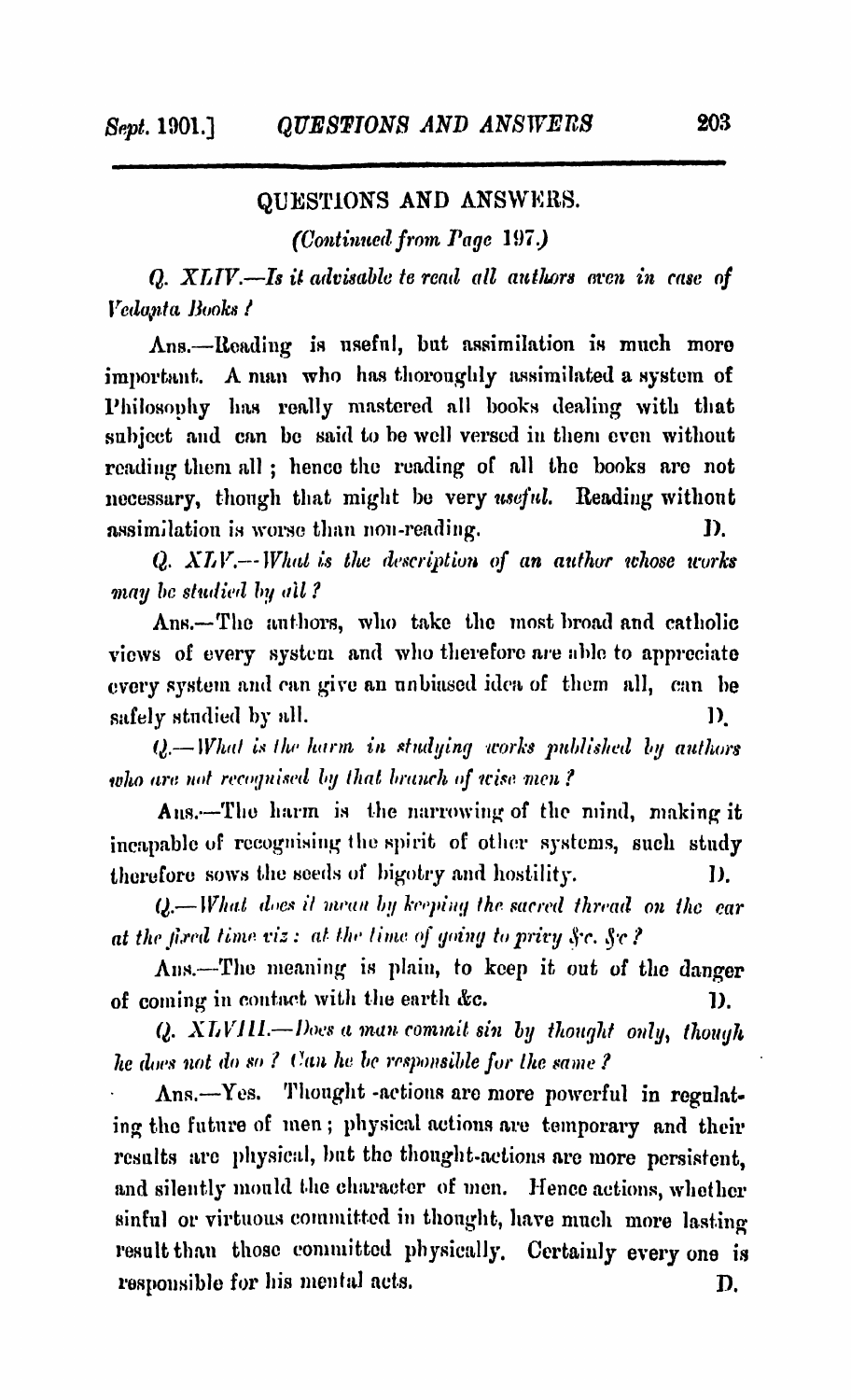Q. *XLTX.*—*The, best mem of India, spiritual and temporal, died about two thousand years ago*. *fs it not reasonable that at least a few of them should be horn at this time to take a prominent lead in the regeneration of India, moral and social? One. might fairly expect a few of those numerous law-givers and philosophers to be born now.*

Ans.-They might have born in some suited climate or field is being made here for their coming down or it is not yet time. Until there is suppression of Dharama, the time does not come for the great men to come down to make a revolution. Think of the time before the French Revolution and the abolition of the slave trade. I).

Q. *LIT.— What arc the inner meanings of the following ?*

*(a.) Guru must offer madhupark to his desciple prepared from coics blood*.

*Mann III 3.* 

*(1).) There is no sin in taking flesh, and wine and having sexual connection*.

*Mann V.* 56.

 $Ans. -a$ ) There is nothing in the text which requires an " inner meaning" to explain "Madhuparka." The word is " Gaba" which means "Madhuparka," but there is nothing in the text which implies that it is to be prepared from "cow blood." But if we take in this connection sloka *V*. 11 there we fied mentioned " the killing of an animal is also allowable in making Madlmparka" and unless we know the method of preparing it we cannot explain this. In Chap. V. Sloka 41 it is said " only in Madhuparka, in Jagna and in the performance of the Pitri and Deva Karmas, animals could be killed but on no other occasion," but since it is admitted that animals were actually killed at the two latter occasions I think there is no need of having an inner meaning when it is said with respect to the first.

The text does not say that the Madhuparka should be offered by the Guru.

*(b)* H ere also no inner meaning is needed, this sloka simply postulates a fact in nature as already noted in chapter V. slokas 28, 29, 3U.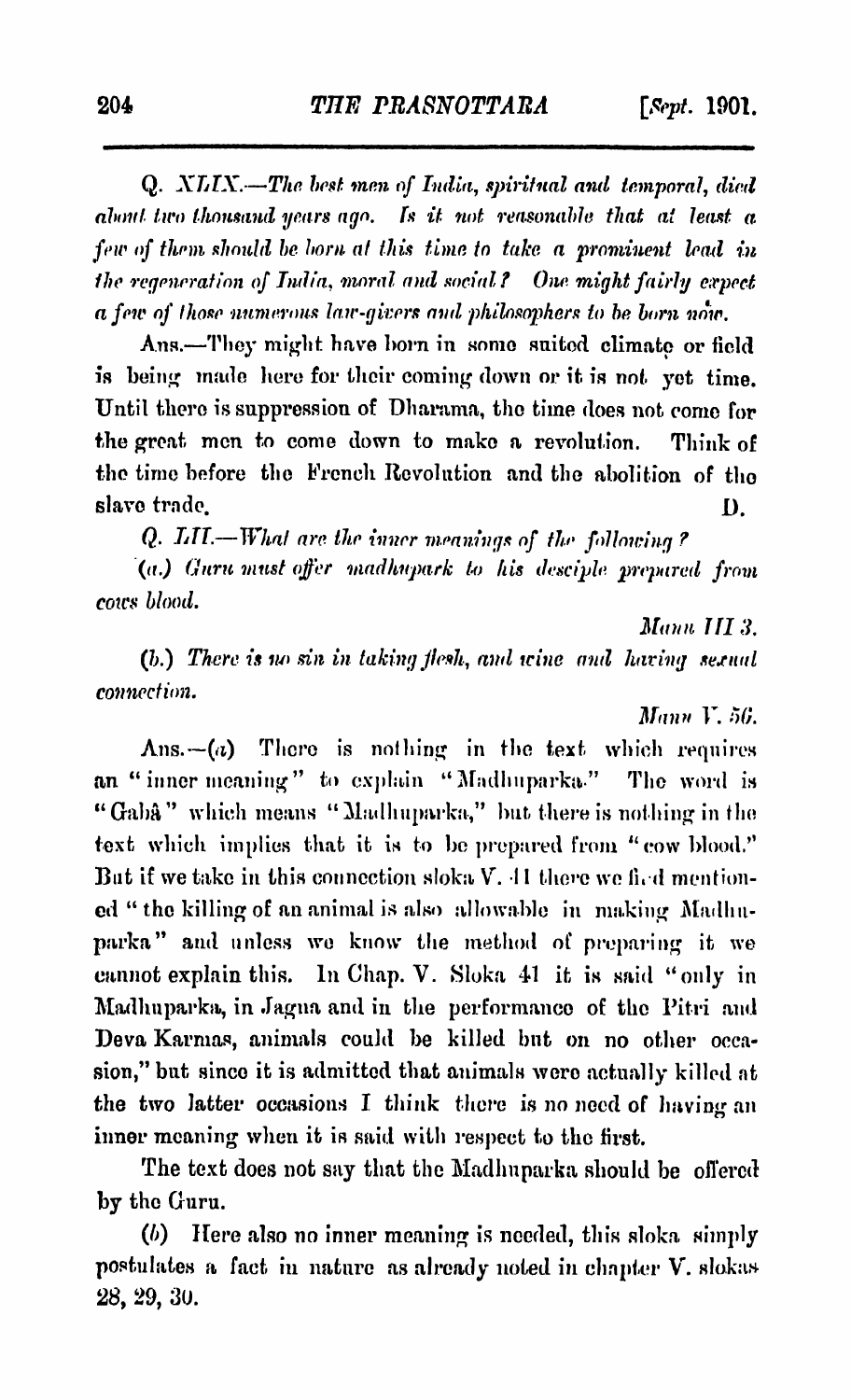**4\* Every created thing is meant by Projapati to bo food for some ono else, both vegetables and animals are intended to be food for animals, the vegetables are food for the animals, the toothless** animals are eaten by the toothed ones, the handless are used as **food for those gifted with hands. The weak and timid always serve as food for the strong. Therefore if animals are eaten simply to serve the purpose of food (not to serve as palatable dishes) no sin is committed." This is the general law. In the sloka quoted, this law as regards the eating of llesh 1ms been extended to drinking " wine" and to having " sexual intercourse." This is the general rule ; but those who aim at higher lives have to follow stricter rules as noted in sumo of the previous slokas. Here it must be noted as llesh is allowable simply to serve as food where it could not be avoided owing to special circumstances, so wine can be taken on occasions when its taking is imperative, as in** " situral purposes only. " wine can be taken for medicinal purposes only. **(It must hero also be noted that the Indian wines have different modes of preparation from that of the European ones and are** less injurious than the others are) Similarly in the case of sex **connection it is not blamoable when it is had only for the propagation of the species but not for its accompanied pleasure. D.**

**Q.** LHI.—It is said that genius is the effect of occasional flashes of *Ike Higher Manas or Buddhi into the lower-manas. It is also said that in all persons the Buddhi Tatwa is the same, pure and divine and does not cary according to personalities, why then arc different sorts of genius manifested in the world!* 

**Ans.—The answer is a very simple one.**

The fire, may remain the same but its colour varies according to the nature of the materials consumed by it e, g., wood, sulpher, magnesium &c; the wood gives a red light, the sulpher, blue, the magnesium, white &c. Or take a more easy example, **take an ordinary lamp, put it in differently coloured lanterns, ^ou will get different sorts of light even from the same lamp.** As in these cases, the combustible substance, or the colour of **the glasses determines the colour of the light, so in the case of man**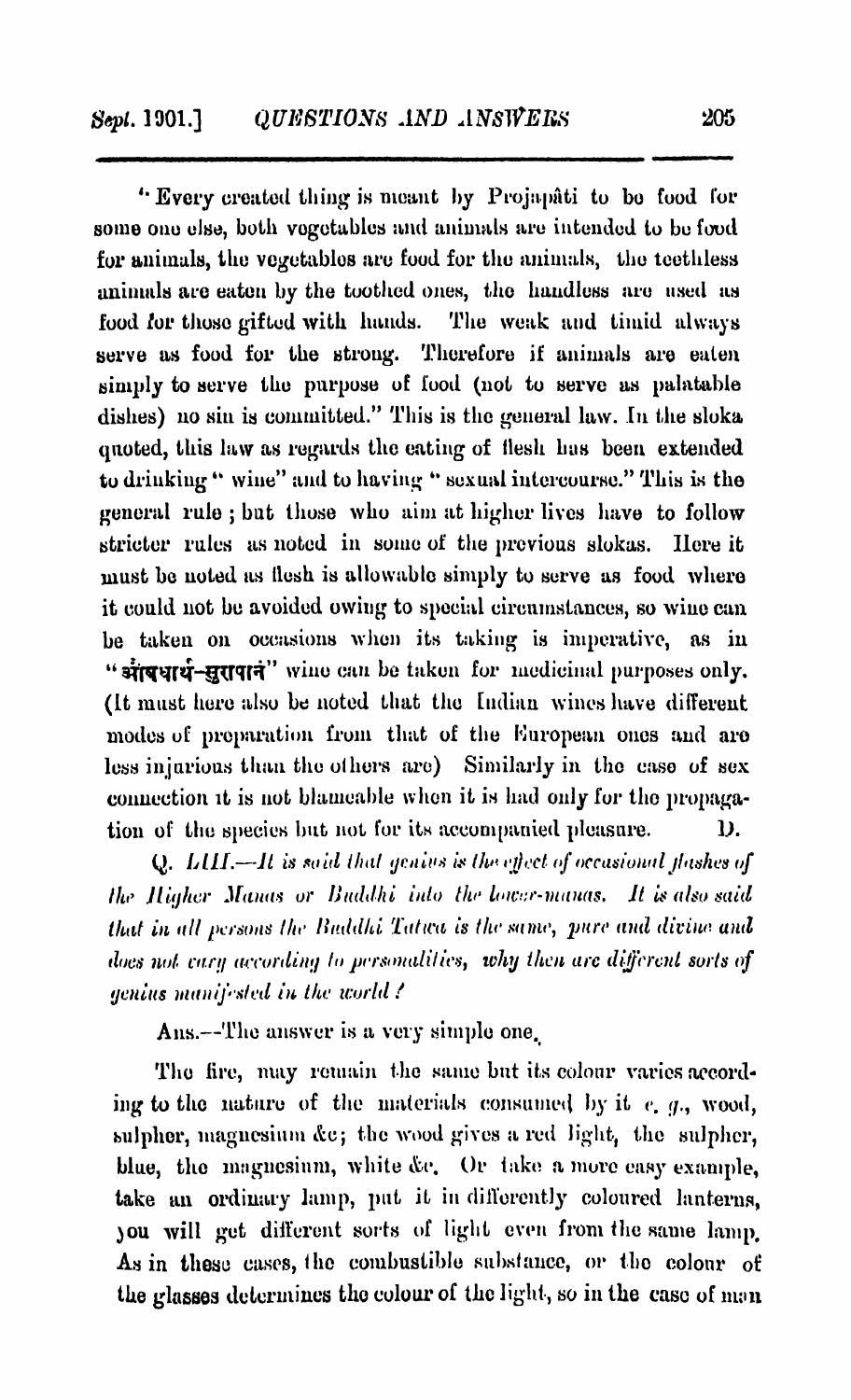the nature of the Upadhis or bodies determines the intensity and luminosity of the expression of the Buddlii Tatwa in different men. It is for this reason the Brahmins used to live the purest life and in those days we had glorious manifestations of the Bud-Tatwa in them, but with their living the most impure life by taking prohibited food, by being engaged in forbidden professions, they have lost their highest privilage and have in the majority of cases, become but best cooks, best darwaus or at the most flourishing lawyers,

Tho defilement of the Upadhis has brought about this sad change. D.

*Q. LIV.—It is said that the Desire Body also perishes within certain time after death. Is it to be assumed that the desires also perish* with the desire body? If so what then remains to cause rebirth and *return to Earth? If not what is the difference between desire and desire body ?*

Ans.—It is certain that the *desire body* perishes within certain time after death Imt it docs not imply that thereby the *desire* with respect to that Individual also ends : with the dissolution of the desire body the desire with respect to that personality only ends, or more rightly with the end of the desire, the desire-body of that personality dissolves, but the desire of the individuality does not perish, it is this which causes tho re-birth. Of course by personality, I mean one link of life in a chain of lives, which forms the entire life of an ego. To be more clear 1 would say that an Ego has to pass through an innumerable number of existences, each of which is called a personality, while tho whole life is called an individual life. The object of the individual life is the perfection of the Ego, while the object of the personality is experiencing tho fruits of a portion of the Karma of the Individual and in majority of cases to form some *new Karma*. Take for instance the life of a student-to complete his education he must pass the highest examination for which the university in which ho studies has provided—but this university career consists of several periods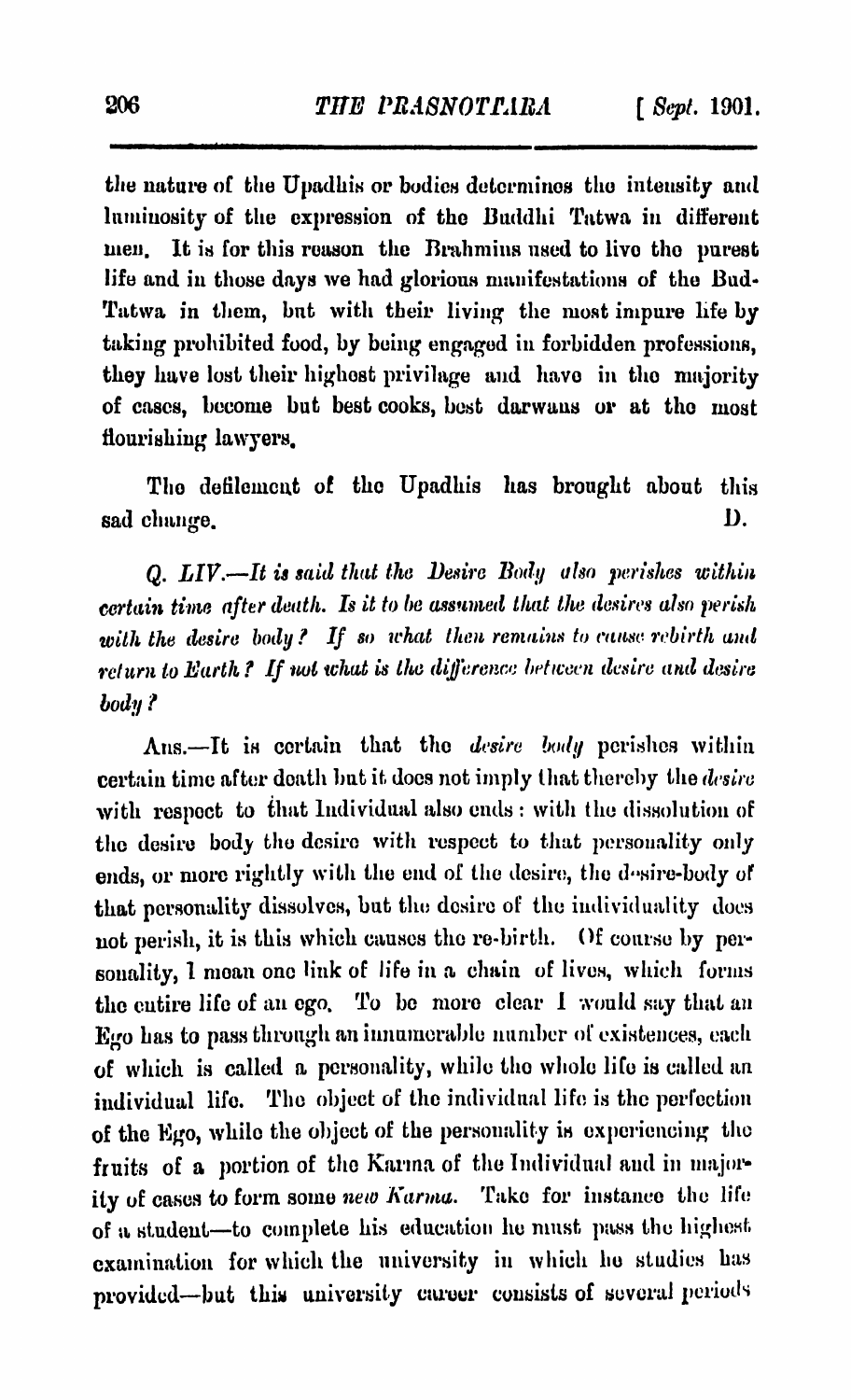**of study** *a. g.* **the passing of the Entrance, P. A. or intermediate, 13. A. and M. A. Examinations and so on. The whole course of study which the student shall have to finish will be compared to his individual life, but each period, to his personality; each period is complete in itself, but is not complete as a whole, and unless a student passes through all these periods he can not he said to have finished Ins career as a student. This passing through the complete university course can be called the Individual life of the student, and his periodic life as an Entrance class student or P. A.** student, his personal life. Now although after passing the **Entrance examination or any other periodic course, a student may he said to have completed one course and with respect to that course his life may he said to have come to an end, yet he cannot be said to have finished a student's career ; so at. the end of a periodic life a man inav ho said to have completed his life and to have experieneed all he had to experience in that, personal life, yet that, life can not he said to he complete as a whole. Prom the above it is clear what is a personal and what an individual life.**

**Hut there is still another stage ; in passing any examination** *e.q.* the Entrance or any other, a student has to study in several **classes hegmiug from the first, and ending with the 7th year class. Now after each year, a course is finished, but. it is only a. part with Respect, to the whole course, Similarly the Ego to finish his personality lias to pass through several classes—sub-stages of life** *e .g .* **the physical, astral, lower mental and higher mental lives, in connection with the physical, astral, mental and devaehanic planes of existence. These sub-stages of life in the different, planes of existence may he compared to the different years of study through which the student, must pass, but there is only this difference, a student, has not. to pass through the same class twice but an Ego must go through the same plane twice to complete one round of life. Thus a round is further sub-divided into two stages (1) stages of** *d isso lu tio n* **and** *jo n m tf'u m* **beginning from the physical birth, passing through deaths of the physical, astral, mental (lower and higher) bodies** (2) the stages of *pure formation*, during which the ego is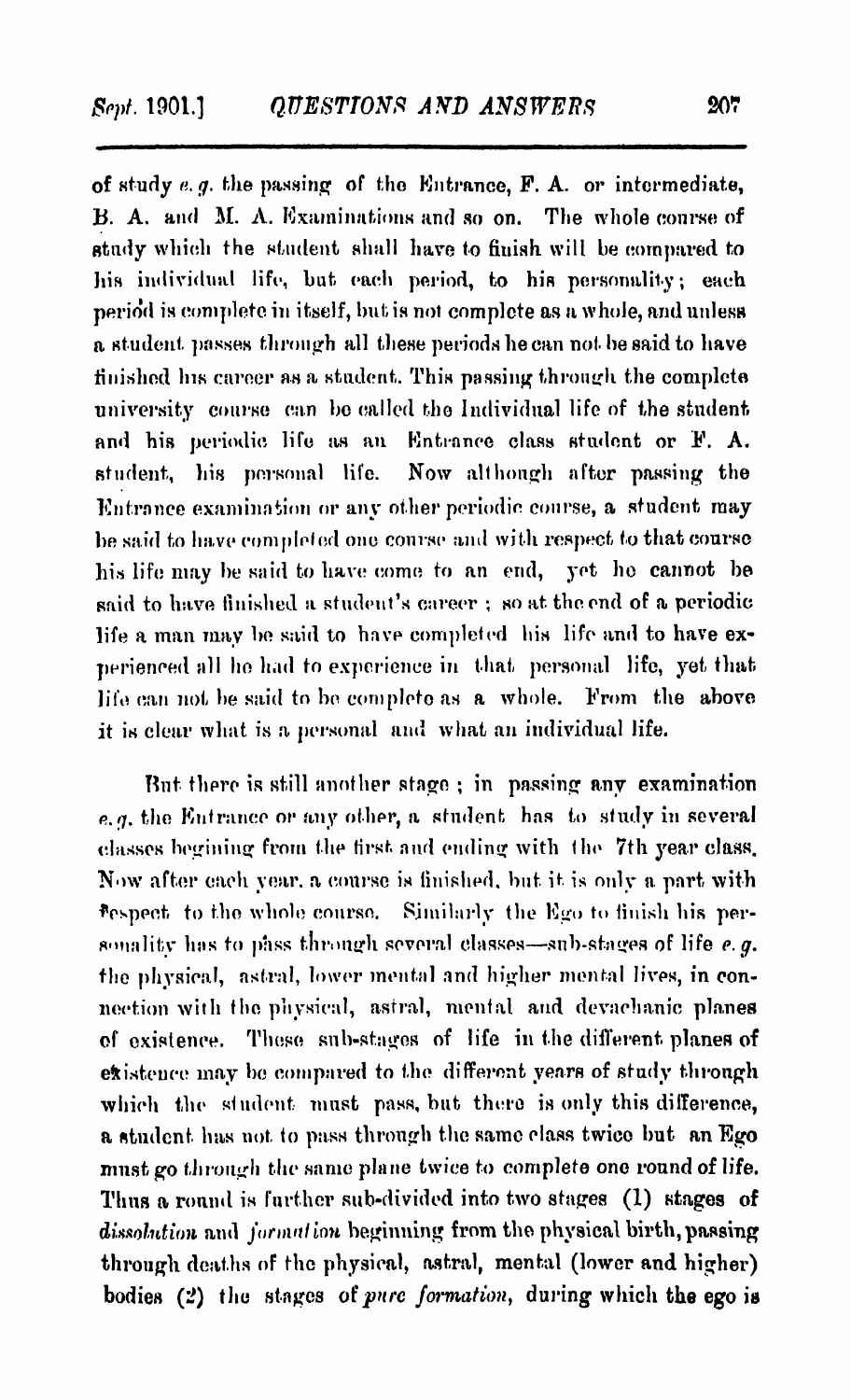

| 208                                               |                                                                                                                                                                                                                                                                                                                                                                                                                                                                                                                                                                                                                                                                                                                 | THE PRASNOTTARA                                                                                                                                                                                                            | $[$ Sept. 1901                                                        |
|---------------------------------------------------|-----------------------------------------------------------------------------------------------------------------------------------------------------------------------------------------------------------------------------------------------------------------------------------------------------------------------------------------------------------------------------------------------------------------------------------------------------------------------------------------------------------------------------------------------------------------------------------------------------------------------------------------------------------------------------------------------------------------|----------------------------------------------------------------------------------------------------------------------------------------------------------------------------------------------------------------------------|-----------------------------------------------------------------------|
|                                                   | clothed in his successive bodies mental, astral physical (pre-natal).<br>These latter are his bodies in which he shall have reap the fruits of<br>a portion of his previous Karma-known as his Prarabdha Karma.<br>But it is a fact that with the reaping he also sons new seeds<br>which shall have to bear fruit either in this life or in the next-<br>this portion of his Karma is called Kriyamana Karma i. e.<br>Karma which proceeds to sow new seeds. This portion of the Karma<br>which will bear fruit in his next life or any other subsequent lives<br>goes to add to the stock of his Sanchita Karma-the stock of Karma<br>out of which, a portion only capable of bearing fruits in any one life, | is sorted by the Lords of Karma as                                                                                                                                                                                         |                                                                       |
| <b>Harbour</b><br>anana.                          | anchil<br>Miller                                                                                                                                                                                                                                                                                                                                                                                                                                                                                                                                                                                                                                                                                                | his Prarabdha Karma.<br>eternal circle of life goes on by this<br>Chain of Karma, as shown by the<br>diagram.<br>it is to this that births, deaths, and<br>rebirths are du <b>e.</b>                                       | Thus the<br>This chain is eternal and                                 |
|                                                   | $P_{n \text{ in } n}$<br>Now to complete my answer I will illustrate my comparison<br>of a student's life by means of diagrams, trying thereby to show<br>what is personality and what is individuality, what is the period<br>of pare formation and what is the period of "dissolution and<br>formation."                                                                                                                                                                                                                                                                                                                                                                                                      |                                                                                                                                                                                                                            |                                                                       |
| ∢<br>ø<br>$\mathbf{F}$                            | f 5th year.<br>$\int 4th$<br>11<br>્રો કોવી<br>,,<br>$\sqrt{2nd}$<br>,,<br>† 1st year.                                                                                                                                                                                                                                                                                                                                                                                                                                                                                                                                                                                                                          |                                                                                                                                                                                                                            | $\left\{$ No. 4 Personality<br>No. 3 Personality<br>No. 2 Personality |
| STUDENT'S CAREER OF LIFE<br>Entrance Course.<br>4 | 7th years.<br>6th<br>19<br>öth<br>,,<br>4th<br>,,<br>3rd<br>olu<br>Mid<br>Mi<br>,,<br>2nd<br>,,<br><b>lst</b><br>ø                                                                                                                                                                                                                                                                                                                                                                                                                                                                                                                                                                                              | (3 Physical body (before birth))<br>2 Astral body<br>( 1 Mental body<br>7 The turning point (life in devachana)<br>( 6 Mental life after astral death<br>5 Astral life after physical death<br>4 Physical life after birth | All these make my one Individuality<br>1. Personality                 |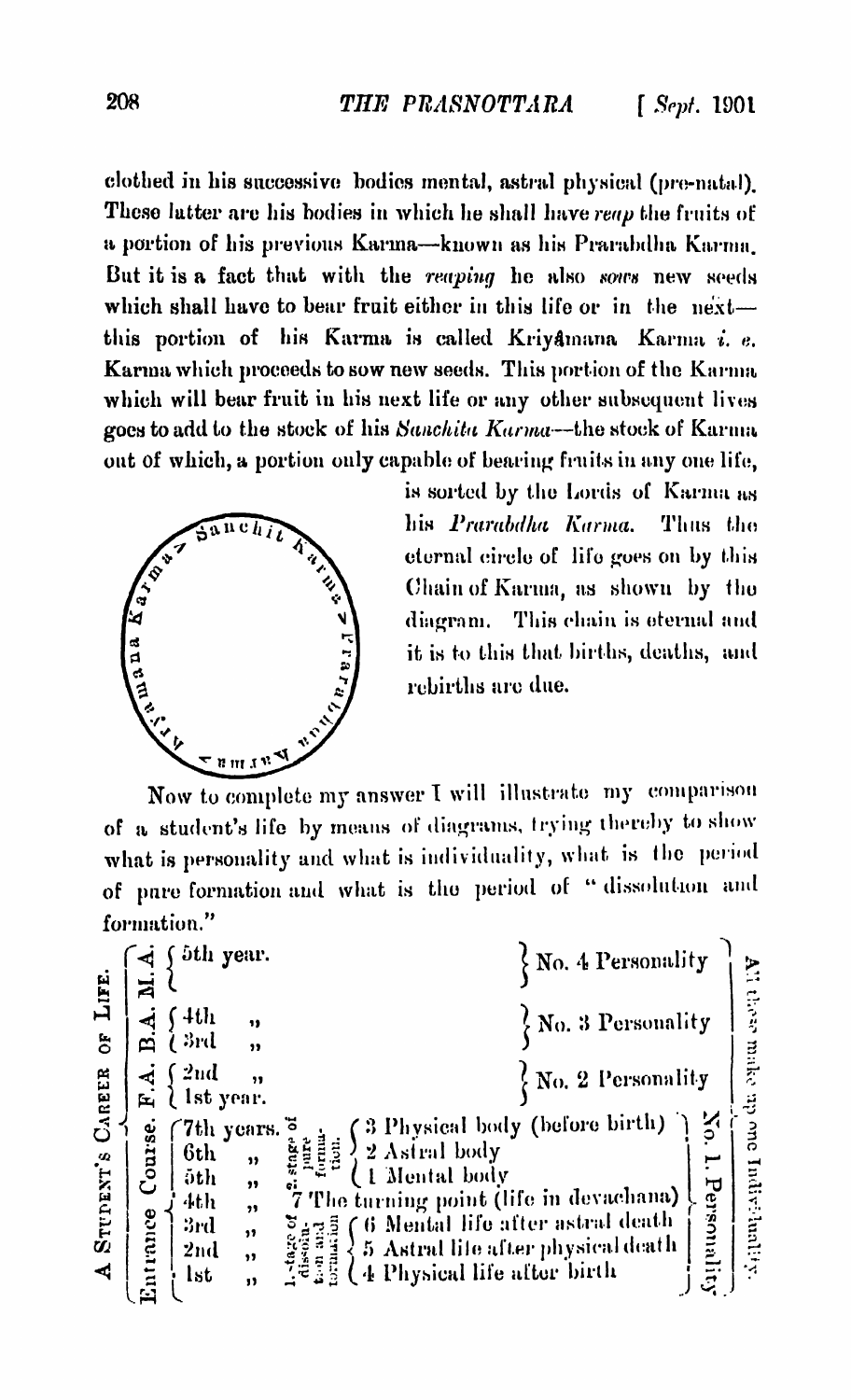

## No. 1 PERSONALITY FURTHER ILLUSTRATED.

#### Time of Physical birth.

Thus to complete one personality an ego has to pass along the left hand side down from A through B and then right up to  $A$ again. This life from  $A$  to  $B$  and from  $B$  to  $A$  may be said to complete one personality. From  $A$  to  $B$  is the period of pure formation of the bodies, (noted in the figure)  $i.e.,$  during which the bodies are prepared bv tho Lords Karma, in which the Ego shall reap fruits of certain portion of his Karma during the life of disolution and formation; during this period the ego (Jiva) is clothed with bodies after bodies 1st the menial, 2nd the astral and 3rd the physical. The physical has again two sub-divi-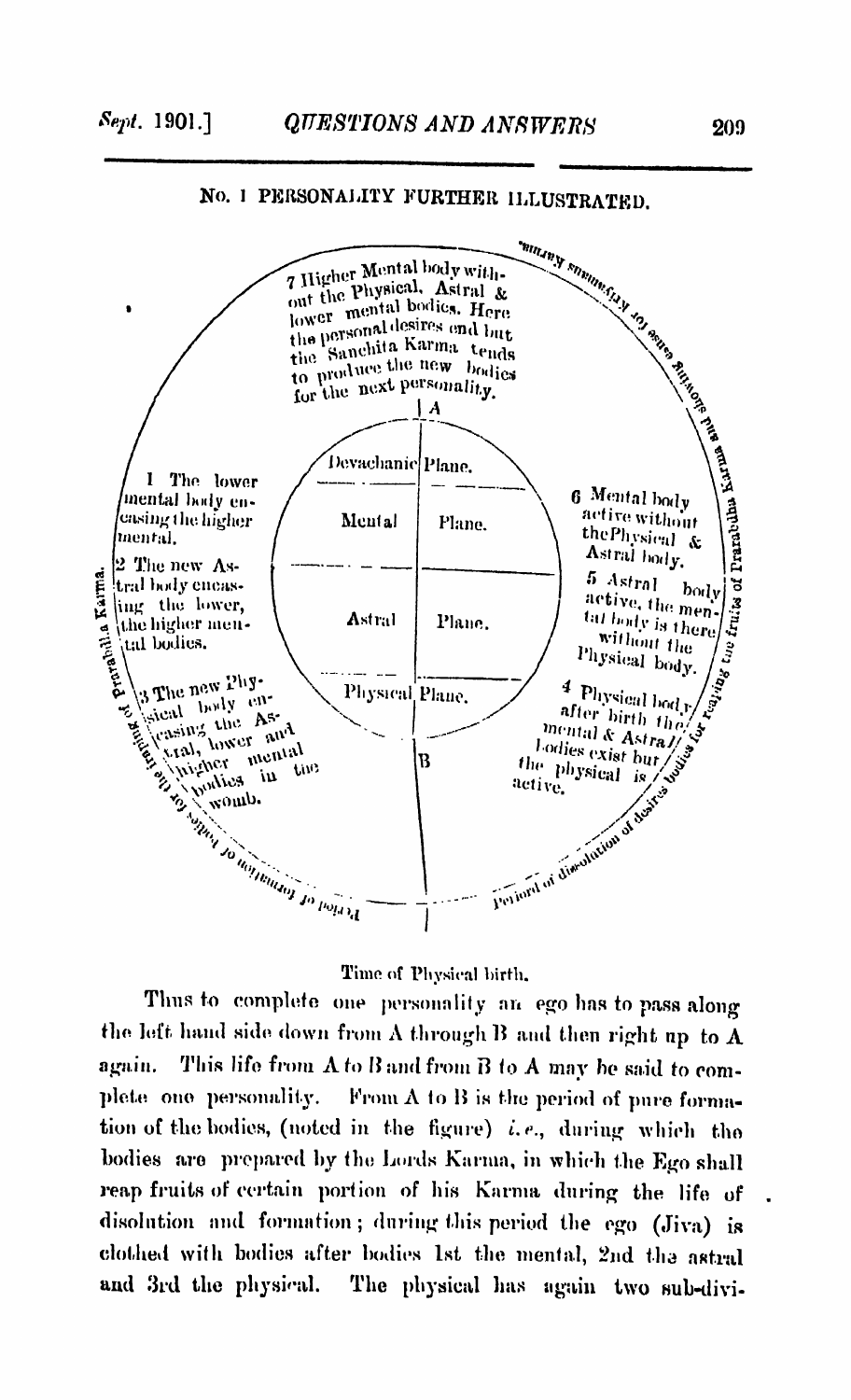**sions** (a) in the womb, (b) in the earthly life. The life in the **womb is merely a life of formation, but the life in the world is partly one of growth and partly of dissolution; for in each moment of our physical life not only now particles are added to the body but particles are also going out of it, this combined process may bo called the physical life. When the fruits of Karma, intended to be reaped in this body, are enjoyed, and the purpose of this physical body is finished it goes to dissolution by death. Similarly when the life in the Kama loka is finished, that body is dissolved which means when the desires are exhausted, the body, which was to en jof those desires, becomes dissolved. This does not mean that the whole stork of desire of the Individuality is at an end, it means only the desires which** were to bear fruit in that life are exhausted, but the Ego shall **have to start again after reaching A, by similarly exhausting his Karma in the lower and higher mental planes. .Inst as a student** after passing an examination shall have to study again for the next **course, so the individuality after finishing his personal life shall have to start into another now personal life, beginning from A,** passing through B and finishing with A. Hence with the destruc**tion of the desire body, the desires of the Kgo as an individuality** cannot be said to have come to an end. The Lords of Karma, out **of his Sanchita Karma or the unexhausted stock of Karma will form for him another now desire body in the mental plane** during the *formation period.* This is the cause of rebirth. The **unused portion of Karma brings about the new desire body suited for the personality.**

**lienee with the destruction of this desire body, the desire of the personality ends but not those of the individuality which becomes the cause of rebirth. 1).**

**yUENTlONS.**

*Q. L.*—On what principle ten famous " Aaataras of Vishnu" *ure distinguished. from the 24 Avaturas?* 

*In w h a t K a lp a m a u w a n ta ra* **,** *Y ufja. B o u n d* **,** *(Jlube% R a ce a n d Svf>~ race d id a ll those 2 4 A v a ta r as ta ke p lace f*

*U. L.I.*—What are the corresponding Hindu terms for Round. *(Hobe, Race and Subrace used in the Theosophical books / And in what H* indu books are they to be found?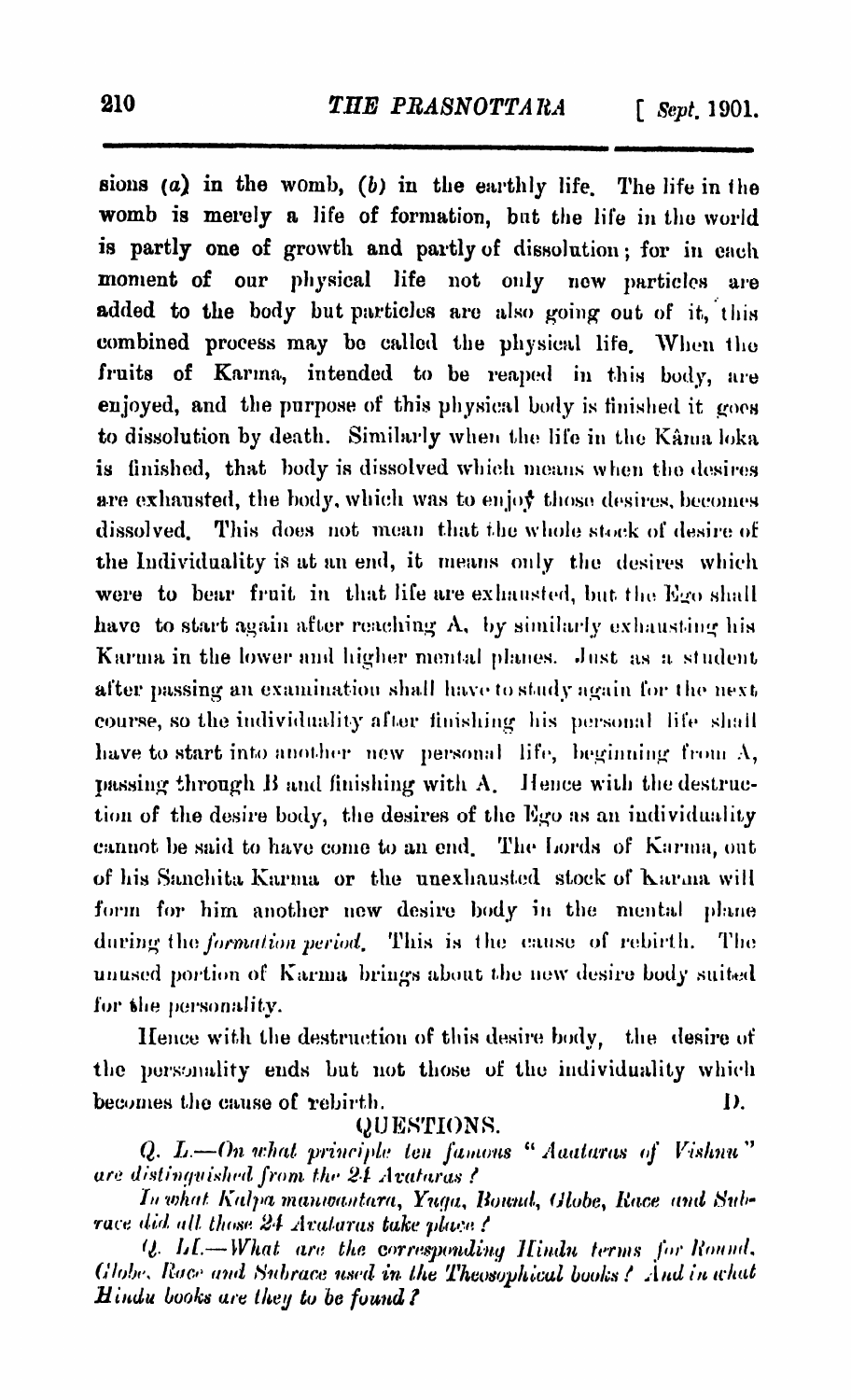*\**

## **THE SANDHYA.**

#### *(Continued from patju 186.)*

**Those are then the three bodies, Dense or Stlmla, Subtle or Snkshma, and Causal or Karana. Those three bodies are corelated with three states of consciousness : Jagrat or waking, Swapna or Dreaming and Sushputi or the consciousness of the unconscious. The waking stale is the state in which external objects are cognised through Jiiaucndriyas. With ordinary humanity this waking stale represents the cognition of physical** objects in the physically waking state. But the word Jagrat need not be taken in this *limited* sense. It is the state in which *r.rhernal* objects are perceived through Jnanendrivas. These ex**ternal objects generally are external** *physical* **objects for the** majority of mankind, but there are objects external to us, which **are other than the physical: nanndv, objects in the astral and menial planes. The conscious perception of these objects may bo** attained through Yogie training, and when such consciousness is **acquired, the perception of those super-physical objects would** also belong to Jagrat State. To be logical and strict in the use of our terms, we must apply "Jagrat" to all states of conscionsness, wherever there is a perception of an *actual* external object: **whether such perception takes place while we are physically** awake or whether wo are functioning on the Astral or Mental **planes, in the full possession of our consciousness, though the physical body may or may not be locked up in deep sleep. Since** the Juanendriyas belong to the Sukshma Sharira, whenever those **Jnanendriyas are functioning, whether in relation to the dense physical objects or subtler astral or mental objects, the resultant state of consciousness is " Jagrat " or waking consciousness. There may be infinite gradations of Jagrat—from that of the ordinary savage who sees but docs not perceive, to that of the Highest ,Jivati-iinikla whose physical brain eveii is so attuned as to respond to the vibrations of the Astral anil Mental matters and** who **simultaneously** perceives **the objects in all the** three worlds,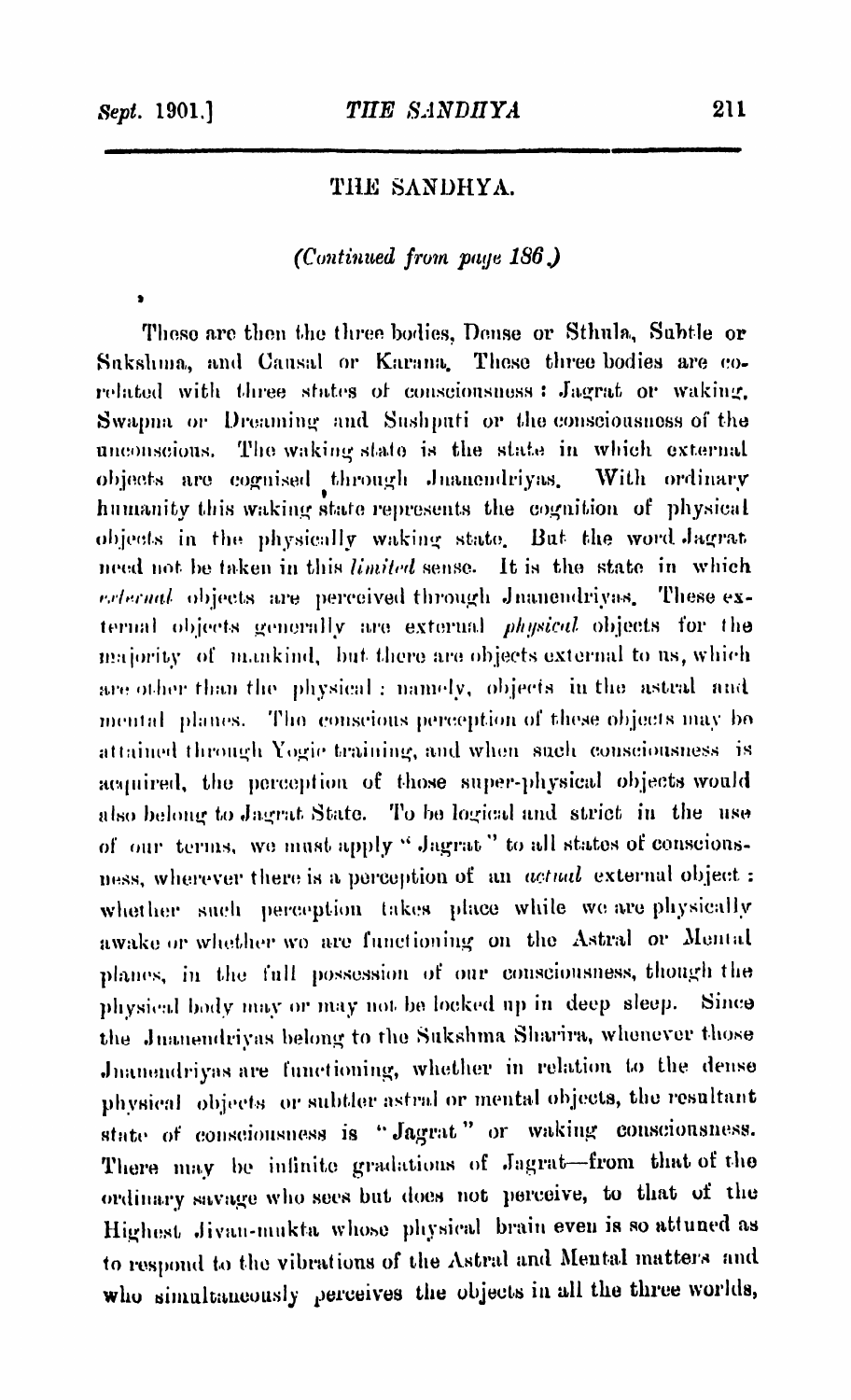**and does not require trance to liberate bis soul on the higher planes.**

**Swapna on the other hand should be applied to " dream" state only—namely when the Vasanas or impressions reproduce themselves. Perception does not end with the mere act of cognition of an external object. Every perception leaves an impression behind according to the nature of the object perceived. If it is** an astral object, the impression is left on the Astral Body, if it is a Mental object then such impression is left in the Mental Body, **if it is purely physical, its impression is left on the physical body. There is an inherent power in the Atma to receive these impressions and to have a rehearsal of the experiences it has passed through. This rehearsal or drama is dream—it may be a dream in the physical brain, or in the Astral or Mental. Svapna has been derived by some from Swa " self " and ap " to obtain "** $-i$ **,**  $c$ **, to get out the things stored in ones self, and review them. With ordinary men swapna consists generally in the revival of the memories of the waking state of the day ; in the highly advanced Yogi, the Swapna may he the revival of the memories not only of** the physical birth but of all the past births, not only of the **physical plane hat of all the three planes. The chief difference between Jagat and Swapna is that in the first, the Atma is in relation with an object outside its dense or subtle bodies, perceives such object and reacts upon it—generates Karma ; in the other it is not in relation with any such external object and therefore** cannot generate any fresh Karma. One is a state of action, the **other of simple enjoyment.** The *post-morten* state of majority of **mankind is thus a state of simple enjoyment, a revival of impres**sions of the life just ended, and re-enacting them in the Bhuva and Svah Lokas. In this connection, it may be mentioned, that all **dreams do not belong to Swapna stale. Some of them are real** experiences in higher Lokas, and then they belong to the Jagrata **state, though their** *memory* **on awakening is Swapna. It requires a high state of spiritual dcvelopement, to distinguish such dreams —whether they belong to the category of Swapna or that of the Jagrat. The Soul in the Jagrat state is called Yisva or the**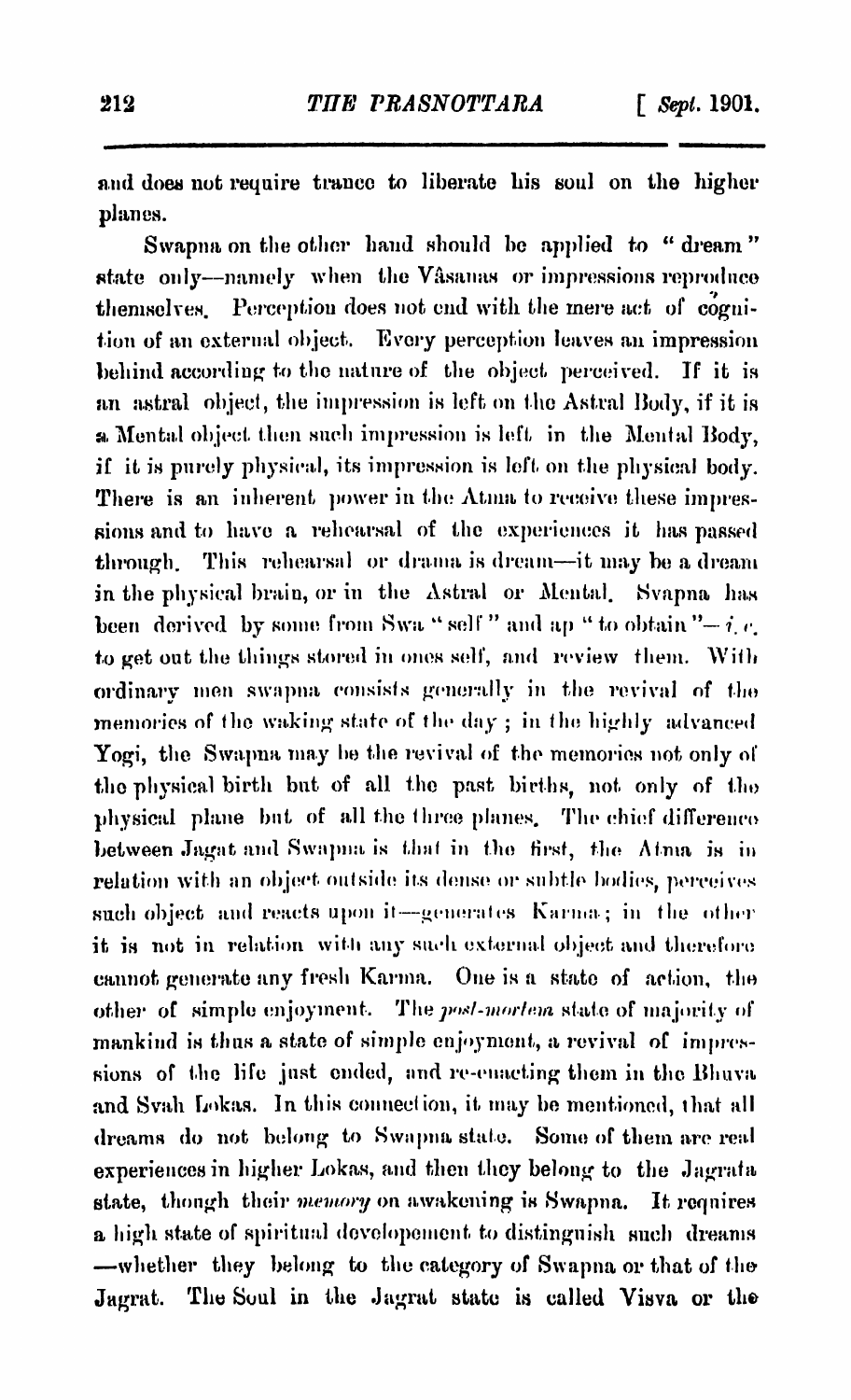Universe outside it: the Soul in the Swapna state is called Taijasa " luminous," because it illumines its own impressions and sees them with its own light.

. The Third state of consciousness is Snshnpti--that which  $I$ have called the consciousness of the unconscious, the so-called dreamless sleep, that state of which one speaks on awaking. " I was conscious of nothing, I slept very soundly." This conscionsness of the unconscious may be due to two different causes: the immediate cause in both cases however is the total cessation of brain activity, and hence a feeling of physical rest and quiet; and consciousness of undefined and nndefinable happiness and bliss. Hut while the brain is in this state of icsf, the soul may ho active on the Sukshma planes—on the astral and mental: may be taught by its Guriuleva, may he helping others, in short passing through experiences which the physical brain cannot translate into physical memory. Since in these higher regions there is a great expansion of consciousness, and as happiness is the result of such expansion, a vague memory remains on awakening, and the person says " I slept very happy and I was conscious of nothing."

Now this state of Shushupti-of acquiring knowledge or helping other in sleep—is, I think, the privelege of only very rare individuals, of those who are on the path of Discipleship, who aro under the training of some High Soul. It cannot he the condition of the majority—at least our books do not speak of the Shushupti in that sense. What appears to take place with the majority of mankind is that during Shushapti, the subtle body dreams in its subtle form, and the physical brain remains unconscious of such dreams, and hence gets perfect rest, which gives it a sense of happiness on awakening.

But strictly speaking both these kinds of Shushupti should not be called by this name--for the first is really a Jagrat state, though the physical brain is not conscious of it; and the second in really Swapi.a, but without any memory of it. In fact the brain consciousness is a very limited consciousness, the waking and dreaming in higher planes, may never be known to it; and that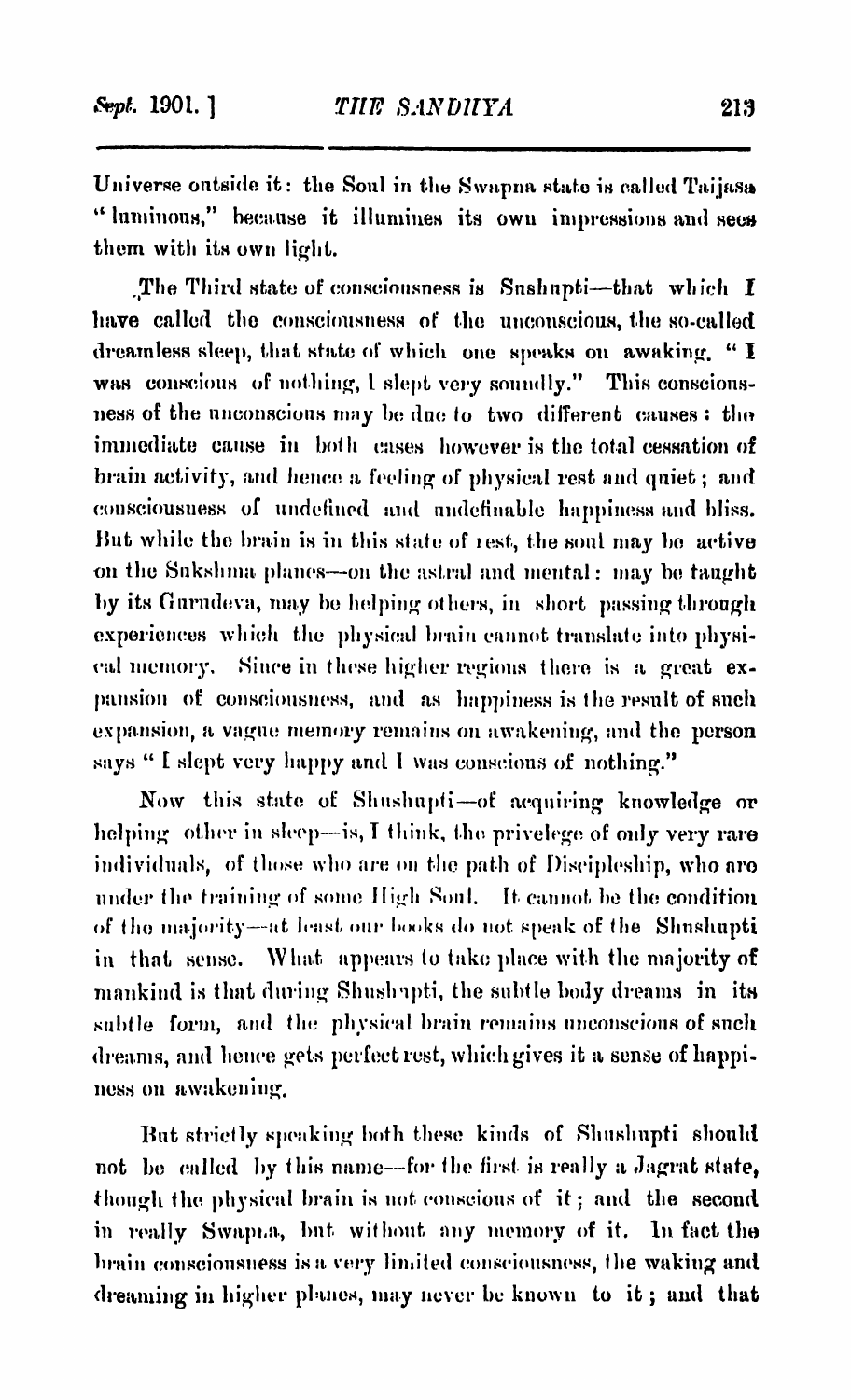**jp&ieh to it is blank, may be really full of active work or passive dreaming in subtler and more rarefied bodies.** The real Shushupti **that which the Upauisliads describe—when the subtle body merged into the Karana Sharira temporarily—when the Shuksh. mu**\* ceases to function, and the consciousness is withdrawn from it **into the Karana. To take an analogy from the lower plane:— When the conscionsness is withdrawn from the phybical, and #motions in the Shukslima body, we call it the sleep of the physical body or Swnpna-Avastha, similarly when tlie consciousness is Withdrawn from the Sukshma body into the cansal, it is Shushupti. From the form side, the consciousness acting in Stlmla and Sukshma in relation to external objects is Jagrat ; the same consciousness with the »\enuus of the external impression closed, and cognisant of its stored up images is Swapna ; and tho conscious-Aess** withdrawn trom physical and the subtle and collected in the **oausal is Shushupti. Jagrat is consciousness m the Present,** Swapna is consciousness in the Past and Shushupti by analogy **may be said consciousness m the Cause—the mother of future.** Hence the Karana Sharira is called in Sanskrit Piajna or Fore**knowing or Prophetic.**

**We have defined Atma to be that which is above the ¡three Sariras and the five Koshas or SheafIir. We have described** briefly the three Sariias above, we shall now hastily glance through the five Koshas 'The five Koshas theory represents **another phase ot thought—it looks upon man not from the side of consciousness and tonn, but from the point of metaphysical gmaTysis. These Koshas never exist as separate entities—for the** purposes of functioning of consciousness, the three bodies repre**sent the real entities. Tho five Koshas however are the anatomical ultimate» of these three bodies. As bones and blood cau Dover exist separately but co-exist in a living human body, though for the purposes of anatomy they are treated of separately, so it is p e ssa r y to speak of the man as consisting of five Koshas, though in a Jiva these are all blended and cannot exist sepaiately.** 

*(To be continued.)* 

*Withied bv Freeman & Co.. Ltd., at the TfarA Printm j Work». Bemrei*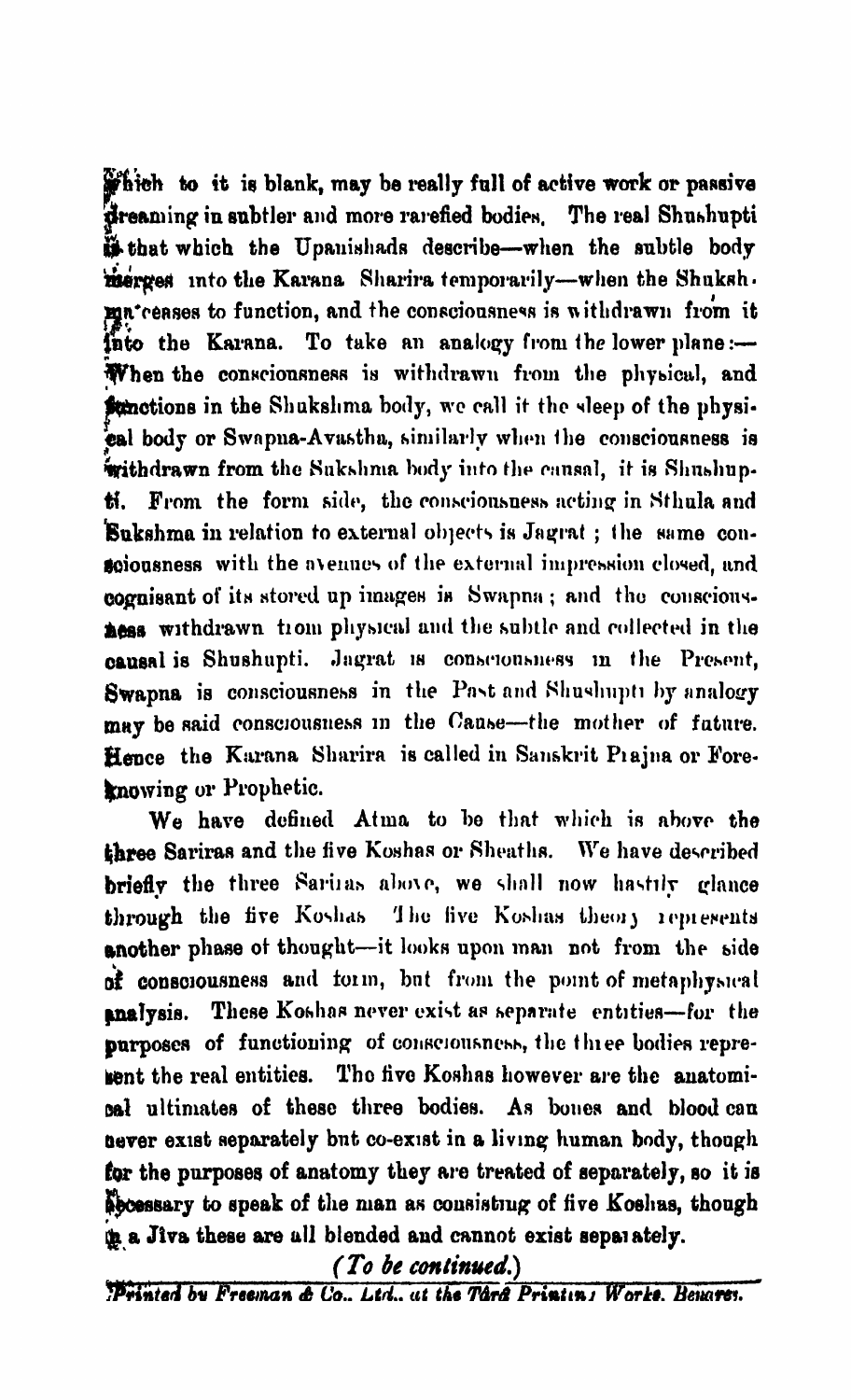## t iii ]

#### THE TUE080PII1CAI. SOCIETY

-:e:-

The Theosophical Society was formed at New York, November 17th. 1875. The Society as a body eschews politics and all subjects outside its declared sphere of work. The rules stringently forbid members to compromise its strict neutrality in these matters.

The simplest expression of the objects of the Society are :-

FIRST :- To form a nucleus of the Universal Brotherhood of Humanity without distinction of race, creed, sex, caste or colour.

SECOND :- To encourage the study of comparative religions, philosophy and science.

THIRD :- To investigate unexplained laws of nature and the powers latent in Man.

From the objects of the Society, it will be observed that its programme offers attractions cbielly to such persons as are imbued with *(a)* an unselfish desire to promote the spread of kindly and tolerant feelings between man and man *(b)* a decided interest in the study of ancient literature and Aryan intellectual achievements,  $(e)$  a longing to know something about the mysterious department of our human nature and of the universe about us.

The act of joining the society carries with it no obligation whatever to profess belief in either the practicability of organising a brotherhood of mankind or the superior value of Aryan over modem science, or the existence of occult powers latent in man. The Society may be truly said to appeal to the sympathies of any one who wishes to do what lies in his power to make the world better and happier than it is now, by awakening in mankind a greater love of all that is noble, good and true.

Whatever may be a member's religious views, he is at perfect liberty to enjoy them unmolested, but in return he is expected to show equal forbearance towards his fellow members and carefully avoid insulting them for their creed, their colour or their nationality. If he belongs to a caste. ho will not be asked to leave it nor to break its rules. '

The promoters of the Society's objects hope and mean at least to indneo a large body of the most reasonable and best educated persons of all extant races and religions groups to accept and put into practice the theory that, by mutual help and a generous tolerance of each other's preconceptions, mankind will be largely benefitted and the chances of discovering hidden truth immensely increased.